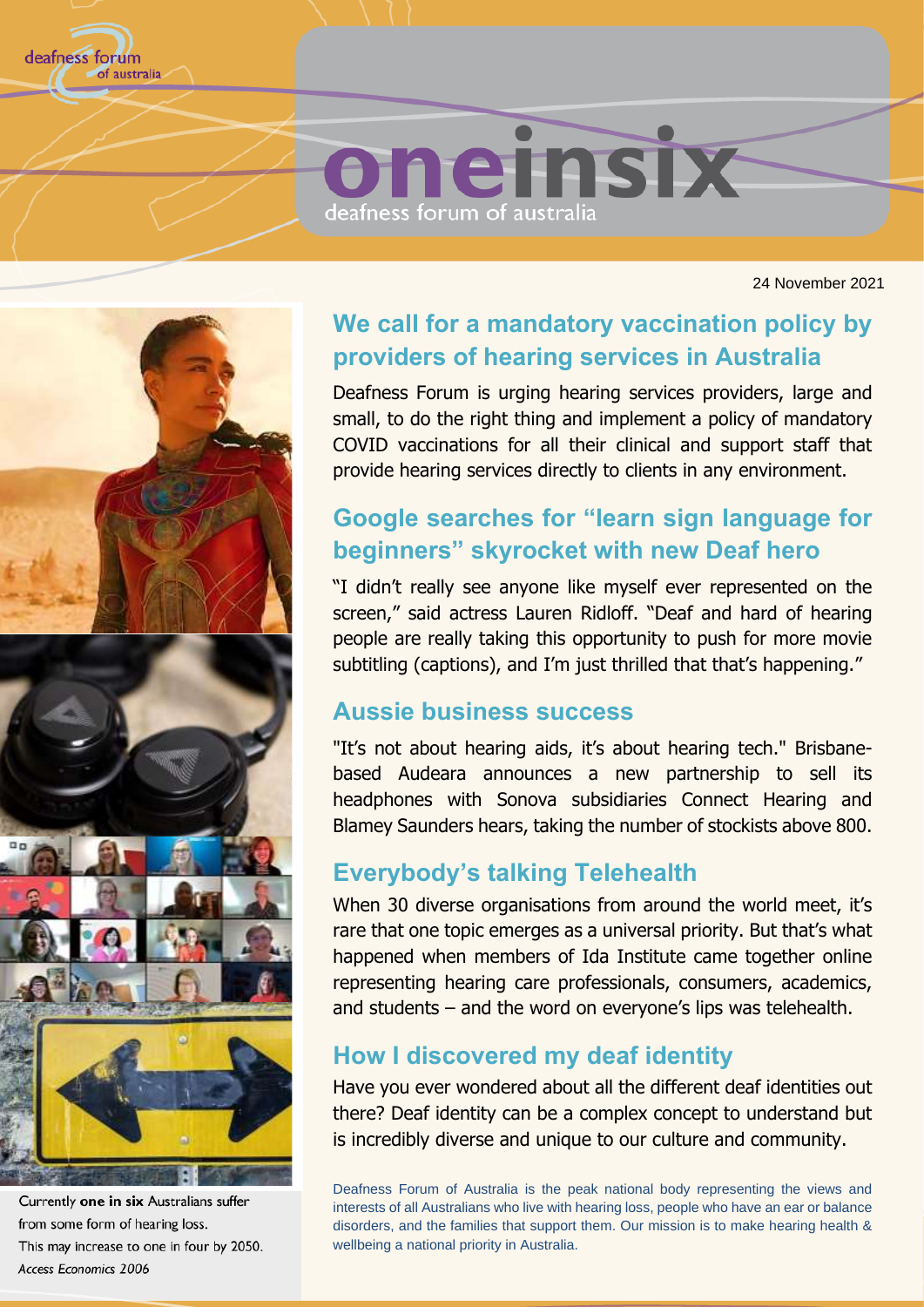### **Mandatory vaccination policy - providers of hearing services**

In an Open letter this week to major audiology chains and their representatives, Deafness Forum of Australia has called for providers of hearing services to introduce a mandatory vaccination policy.

Deafness Forum acknowledged hearing services providers, clinicians and customer care staff for continuing to meet the hearing and communication needs of Australians of all ages throughout the COVID pandemic. It is recognised that this required staff to put themselves at risk at times, particularly in the early stages of the pandemic. Staff also needed to adapt to delivering services in more innovative ways, as well as applying more rigorous infection control protocols.

But now that we are moving to more reliance on vaccinations, there does not appear to be a clear approach for protecting people who are accessing hearing services in the future.

Unvaccinated people are estimated to be 10-20 times more likely to pass on the virus to other people than vaccinated people [\[source\]](https://www.deafnessforum.org.au/your-unvaccinated-friend-is-20-times-more-likely-to-give-you-covid/). This is particularly concerning given that people with hearing loss are most likely to be vulnerable (e.g., those under 12 who cannot yet be vaccinated and the elderly).

The Australian Health Protection Principal Committee has recommended mandatory vaccination for disability support workers. Some States and Territories have issued Public Health Orders in relation to mandatory vaccination for people working in residential aged care facilities, hospitals and disability support workers. Queensland Health has issued a Public Health Direction requiring all healthcare workers including audiologists and support staff to be vaccinated.

Deafness Forum chair David Brady said, "We believe it is important to remove any ambiguity and provide confidence to people who rely on hearing services."

"We urge hearing services providers, large and small, to take the lead and implement a policy of mandatory vaccination for clinical and support staff that provide hearing services directly to clients in any setting, such as a person's home, a clinic, a visiting location, or a school" he said.

Having an industry-specific policy would:

- remove ambiguity about which staff are covered by a mandatory vaccination policy
- provide clarity on the workplaces/settings covered by a mandatory vaccination policy
- ensure consistency across the country
- cover any gaps in current Public Health Orders/Directions in States and Territories

The implementation of a mandatory vaccination policy for all hearing services staff involved in direct service delivery would reassure consumers that the hearing care staff they are seeing were vaccinated, especially as the staff are not obliged to reveal their vaccination status.

Deafness Forum requests providers publish their vaccination policy on their websites, perhaps by the end of the year. This would improve transparency for consumers.

Deafness Forum asked the Government - as it has for the disability workforce – to require Hearing Services Program (HSP) providers to implement mandatory vaccination of their client-facing workforce because the majority of HSP clients are highly vulnerable.

Deafness Forum contacted its international counterparts, encouraging them to promote this initiative.

**DEAFNESS FORUM OF AUSTRALIA** 

oneinsix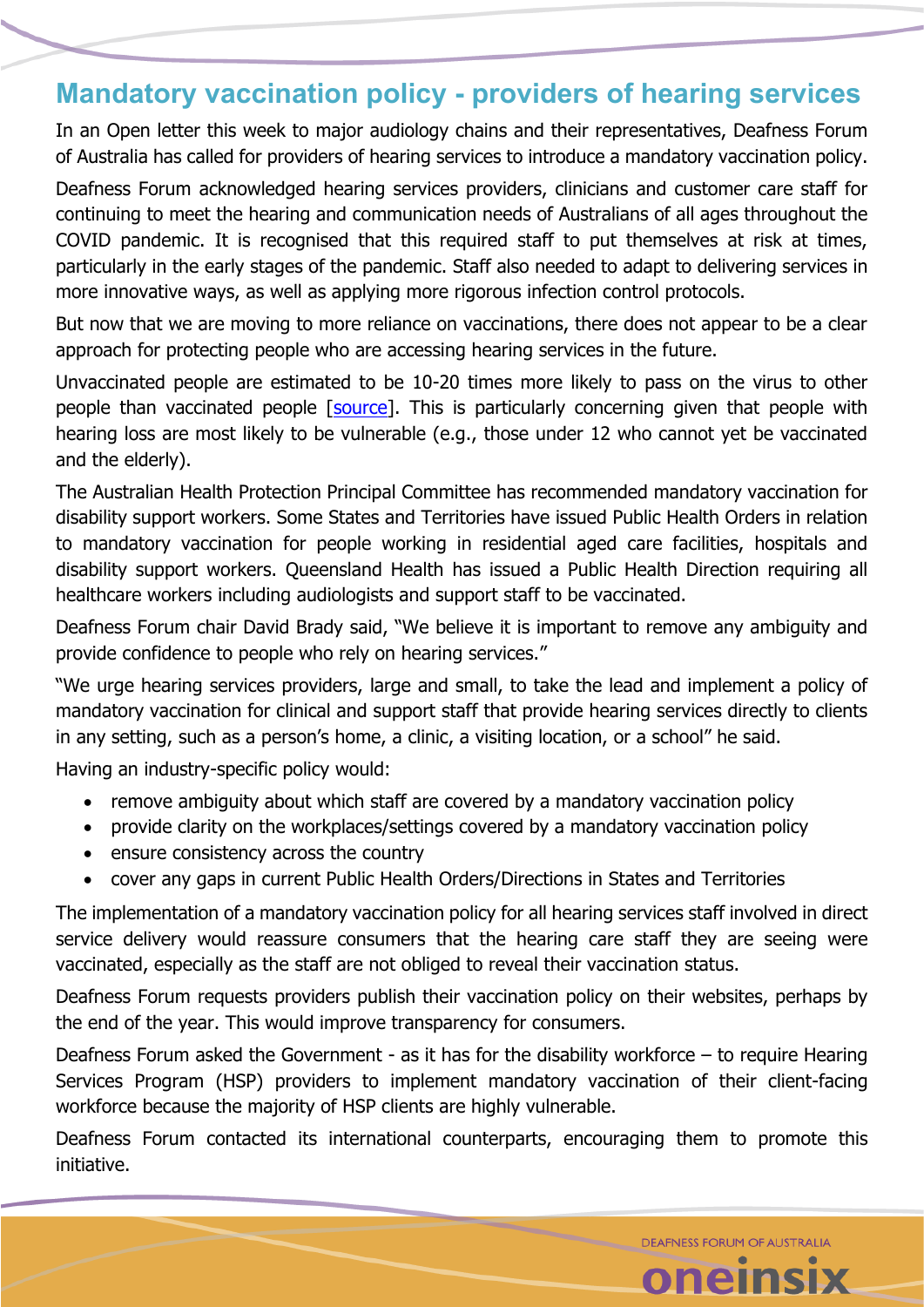# **World Hearing Day**

**3 March 2022**

# To hear for life, listen with care!



**DEAFNESS FORUM OF AUSTRALIA** 

Announcement: World Hearing Day will be observed on 3 March 2022 with the theme,

### **"To hear for life, listen with care"**

Through this theme, we can all will focus on the importance of safe listening as a means of maintaining good hearing across the life course as recommended in the World report on hearing.

The key messages in 2022 will be:

- It is possible to have good hearing across the life course through ear and hearing care
- Many common causes of hearing loss can be prevented, including hearing loss caused by exposure to loud sounds
- Safe listening can mitigate the risk of hearing loss associated with recreational sound exposure

The World Health Organization calls on governments, industry partners and civil society to raise awareness for and implement evidence-based standards that promote safe listening.

The World Hearing Day 2022 will mark the launch of:

- The 'Global standard for safe listening entertainment venues and events'
- A Safe Listening handbook
- A media toolkit for journalists

Keep visiting [our website](https://www.deafnessforum.org.au/world-hearing-day/) for updates and resources.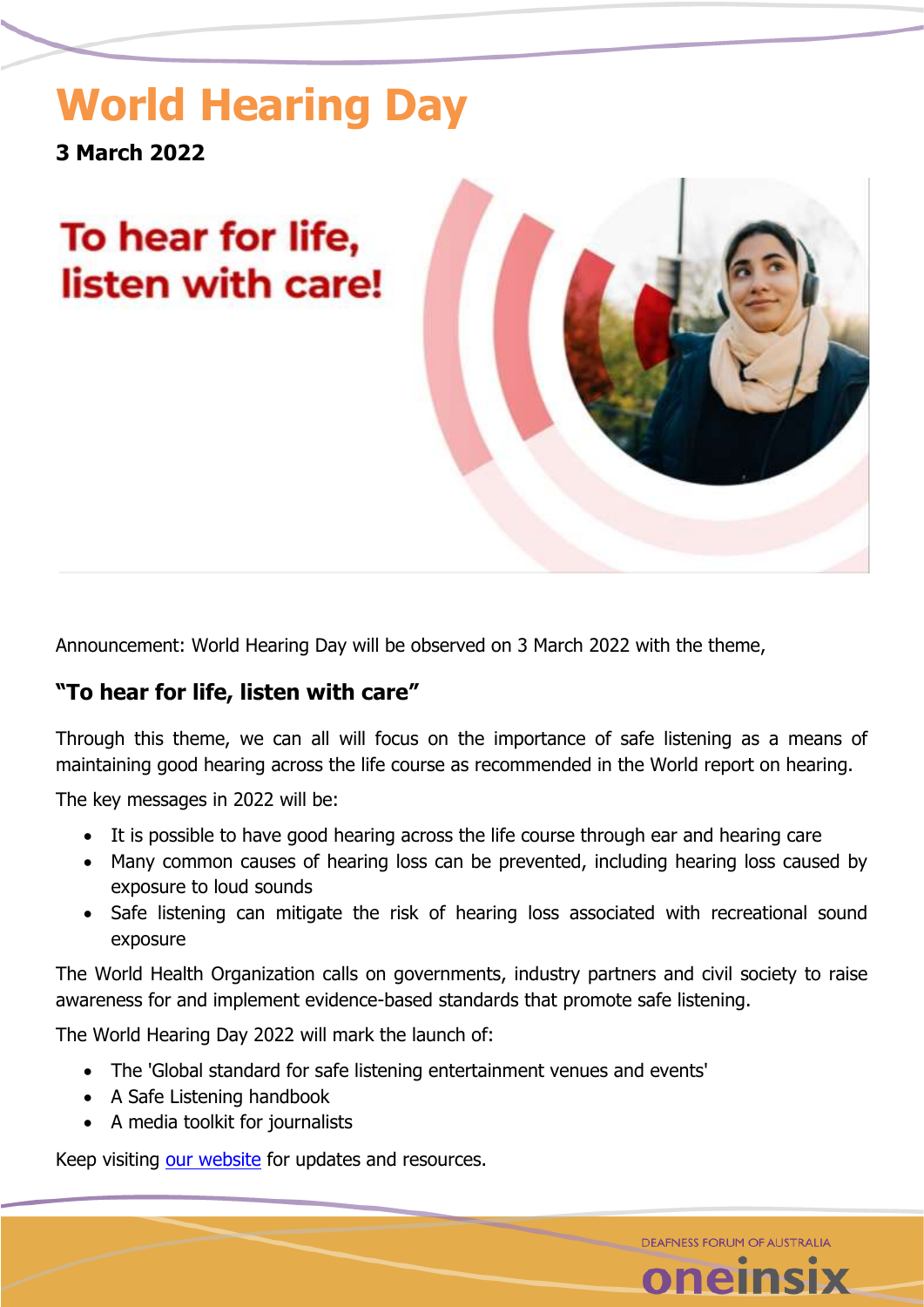### **Google searches for Sign Language classes spiked 250% after Marvel's first Deaf Superhero**

#### By [Julian Rizzo-Smith](https://www.pedestrian.tv/author/julianrizzosmith/) for [Pedestrian](https://www.pedestrian.tv/entertainment/eternals-makkari-lauren-ridloff-marvel-first-deaf-superhero/)

A lot of people reportedly seem to be interested in learning sign language after Marvel's first deaf superhero in *Eternals*, effectively proving that representation matters.

In the film, hearing-impaired actress Lauren Ridloff plays Makkari, a deaf member of the Eternals team who can move at superhuman speeds. One of the best parts of her story is how her disability doesn't define her and how her fellow teammates – costars Angelina Jolie**,** Kumail Nanjiani**,** Barry Keoghan, and more – communicate with her in American Sign Language.

According to research from an online language tutor service called Preply, via [Independent,](https://www.independent.co.uk/arts-entertainment/films/news/eternals-sign-language-deaf-superhero-lauren-ridloff-b1954107.html) search results for learning the language have skyrocketed since the film was released.



Specifically, the term "learn sign language for beginners" has increased by 250%. Search results for "Lauren Ridloff" globally increased by 550%, too, while searches for "first deaf superhero" doubled since November 2020, when the film was first announced.

In an interview with [Variety,](https://variety.com/2021/film/news/eternals-lauren-ridloff-deaf-superhero-marvel-studios-1235103428/) Ridloff gushed over the experience of seeing herself truly represented on screen and being the representation she and other hearing-impaired people needed.

"It felt like a lifetime of waiting," she told the outlet, via an ASL interpreter. "I didn't really see anyone like myself ever represented on the screen."

"…From the deaf and hard of hearing community, the response has been very positive. I feel like a lot of people are thrilled just to see a deaf person of colour in the movie.

"But also what I'm seeing is deaf and hard of hearing people are really taking this opportunity to push for more movie subtitling (captions), and I'm just thrilled that that's happening," she continued.

"I think it is an important conversation that we need to continue to have. We just need to normalise subtitles (captions)."

Similar to the other minorities represented in *Eternals*, none of her team-mates comment on the fact she's deaf. Director Chloé Zhao doesn't take a moment to explain why Makkari is hearingimpaired which, in doing so, fantastically normalises it to its audience. Just like it should be in real life, her disability is merely an extension of her that they all embrace.

Eternals isn't the only recently-released blockbuster project to embrace the hearing-impaired community. Disney's *[Only Murders in the Building](https://www.pedestrian.tv/entertainment/only-murders-in-the-building-disney-plus/)* had an entire episode in American Sign Language and subtitles, and *The Quiet Place* is a horror film centered around the absence of noise and stars a deaf teen.

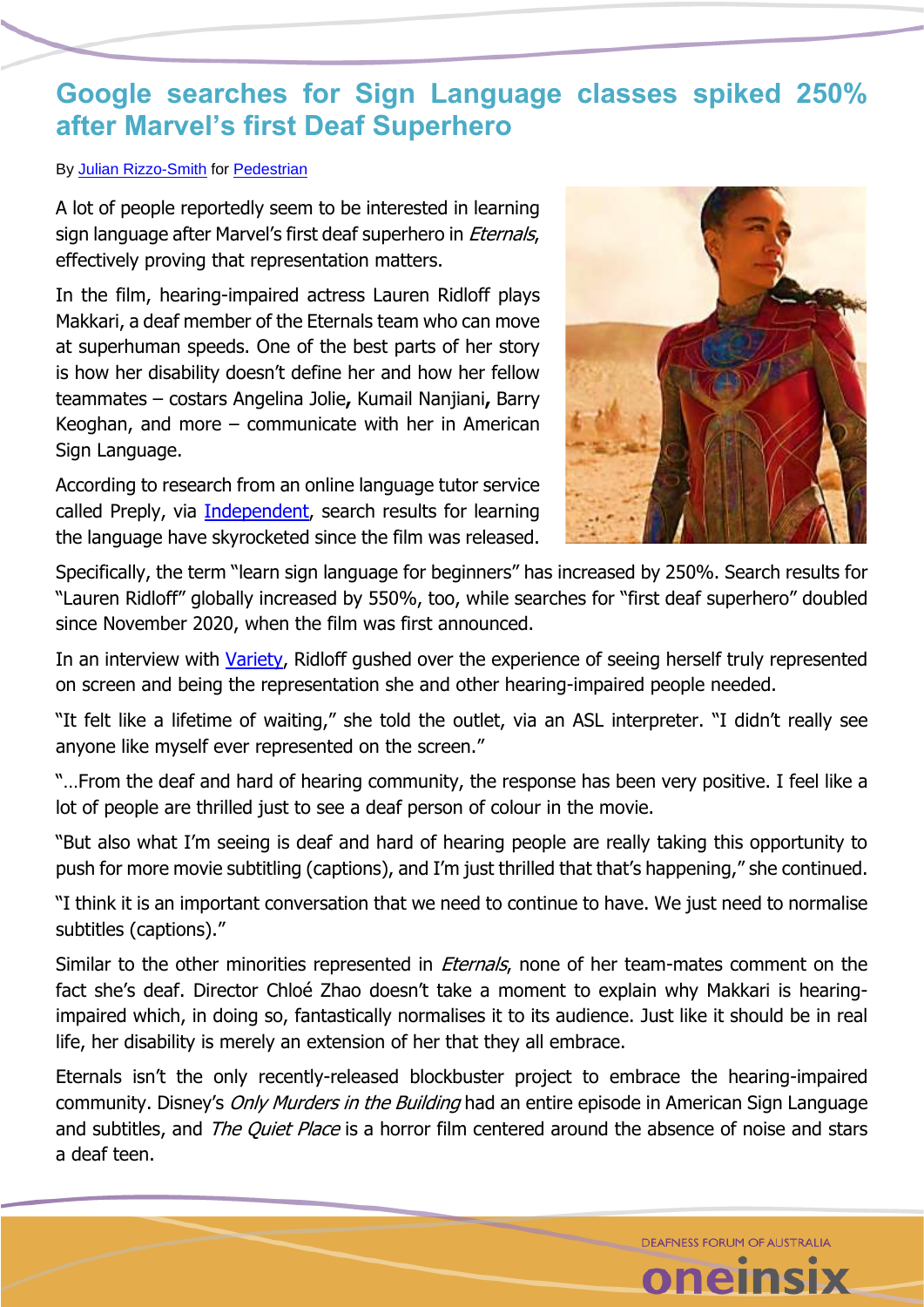### **Study links noise-induced inner ear nerve damage to fluid buildup**

Reviewed by [Emily Henderson, B.Sc.](https://www.news-medical.net/medical/authors/emily-henderson)

Exposure to loud noise, such as a firecracker or an ear-splitting concert, is the most common preventable cause of hearing loss. Research suggests that 12% or more of the world population is at risk for noise-induced loss of hearing.

Loud sounds can cause a loss of auditory nerve cells in the inner ear, which are responsible for sending acoustic information to the brain, resulting in hearing difficulty. However, the mechanism behind this hearing loss is not fully understood.

Now, a new study from Keck Medicine of University of Southern California links this type of inner ear nerve damage to a condition known as endolymphatic hydrops, a buildup of fluid in the inner ear, showing they both occur at noise exposure levels people might encounter in their daily life.

Additionally, researchers found that treating the resulting fluid buildup with a readily available saline solution lessened nerve damage in the inner ear.

This research was led by John Oghalai, MD, otolaryngologist with Keck Medicine, chair of the USC Caruso Department of Otolaryngology – Head and Neck Surgery.

He said it provides clues to better understand how and when noise-induced damage to the ears occurs and suggests new ways to detect and prevent hearing loss.



A previous study by Oghalai conducted on mice exposed to blast pressure waves simulating a bomb explosion linked nerve damage with fluid buildup in the inner ear. Oghalai and colleagues wanted to explore the effect of common loud sounds ranging from 80 to 100 decibels. After the exposure, they used an imaging technique to measure the level of inner ear fluid in the cochlea.

Up until exposure to 95 decibels of sound, the inner ear fluid level remained normal. However, researchers discovered that after exposure to 100 decibels - which is equivalent to sounds such as a power lawn mower, chain saw or motorcycle - mice developed inner ear fluid buildup within hours. A week after this exposure, the animals were found to have lost auditory nerve cells.

**DEAFNESS FORUM OF AUSTRALIA** 

**ieinsi**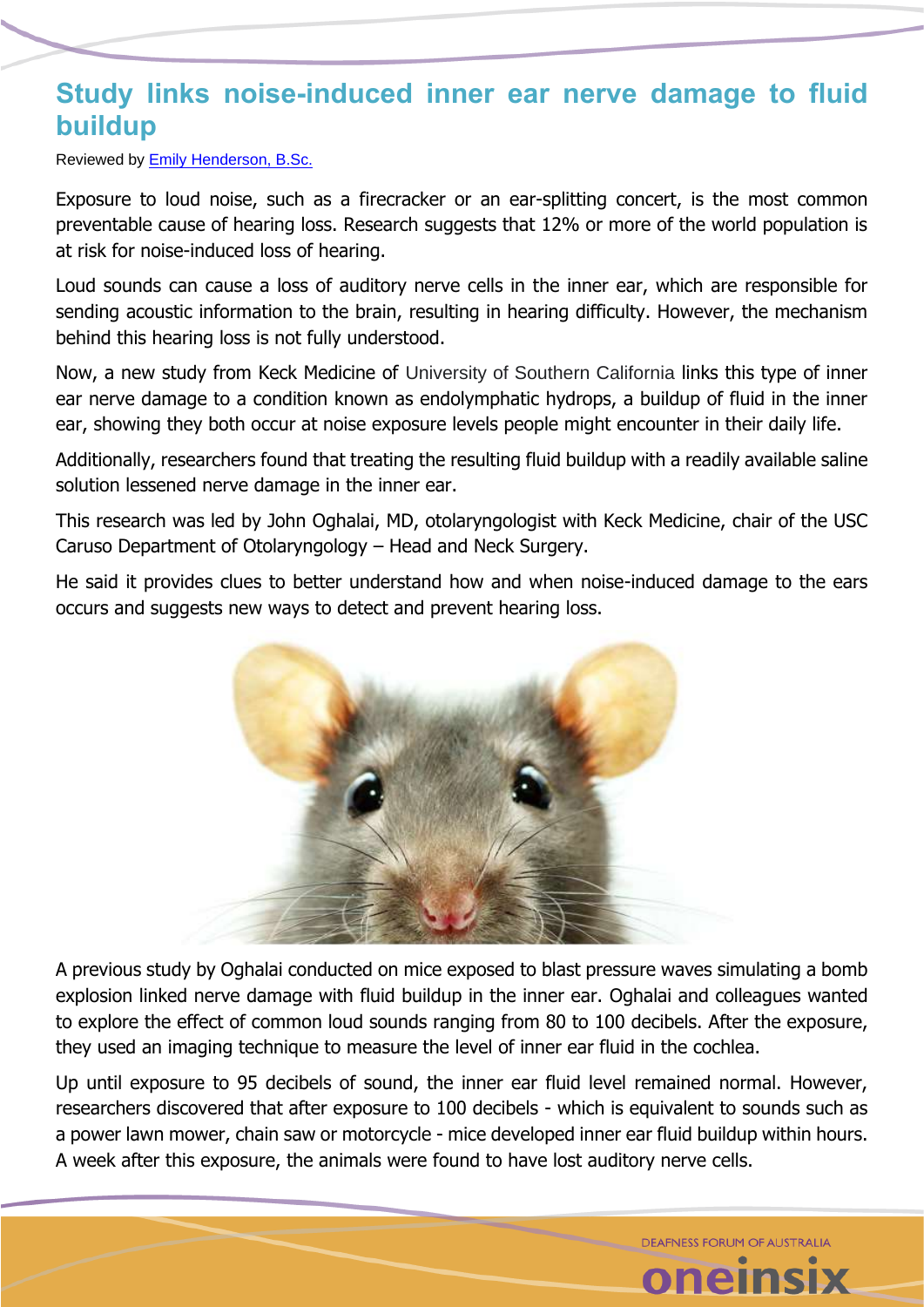However, when researchers applied hypertonic saline, a salt-based solution used to treat nasal congestions in humans, into affected ears one hour after the noise exposure, both the immediate fluid buildup and the long-term nerve damage lessened.

These study results have several important implications, especially as the loss of nerve cells in the inner ear is known as "hidden hearing loss" because hearing tests are unable to detect damage.

"First, if human ears exposed to loud noise, such as a siren or airbag deployment, can be scanned for a level of fluid buildup - and this technology is already being tested out - medical professionals may have a way of diagnosing impending nerve damage," he said. "Secondly, if the scan discovered fluid buildup, people could be treated with hypertonic saline and possibly save their hearing."

He also believes the study opens a new window into understanding Meniere's disease, a disorder of the inner ear that causes vertigo, ringing in the ears (tinnitus) and hearing loss.

**"**Previously, inner ear fluid buildup was thought to be primarily linked to Meniere's disease. This study indicates that people exposed to loud noises experience similar changes," he said.

Oghalai hopes this study will lead to further research on the reasons ear fluid buildup occurs, and encourage the development of better treatments for Meniere's disease.

The study was supported by the United States National Institute on Deafness and Other Communication Disorders.

From [University of Southern California -](https://keck.usc.edu/) Health Sciences Journal reference: Badash, I., *et al.* (2021) Endolymphatic Hydrops is a Marker of Synaptopathy Following Traumatic Noise Exposure. *Frontiers in Cell and Developmental Biology.* [doi.org/10.3389/fcell.2021.747870](https://doi.org/10.3389/fcell.2021.747870)

# **Hearing Australia publishes its Annual Report**

"Hearing Australia exceeded its operational and financial targets for 2020-21 and helped almost 290,000 clients during the year, a new record, while maintaining 84-86 per cent satisfaction rates."

"Our people have stood up across the nation, and I thank them for the resilience and caring they bring to their work every day, especially in the face of the pandemic and the associated health restrictions and lockdowns."

Dr Peta Seaton AM **Chair** Hearing Australia



Read and download the Annual Report [here](https://www.deafnessforum.org.au/hearing-australia-publishes-its-annual-report/)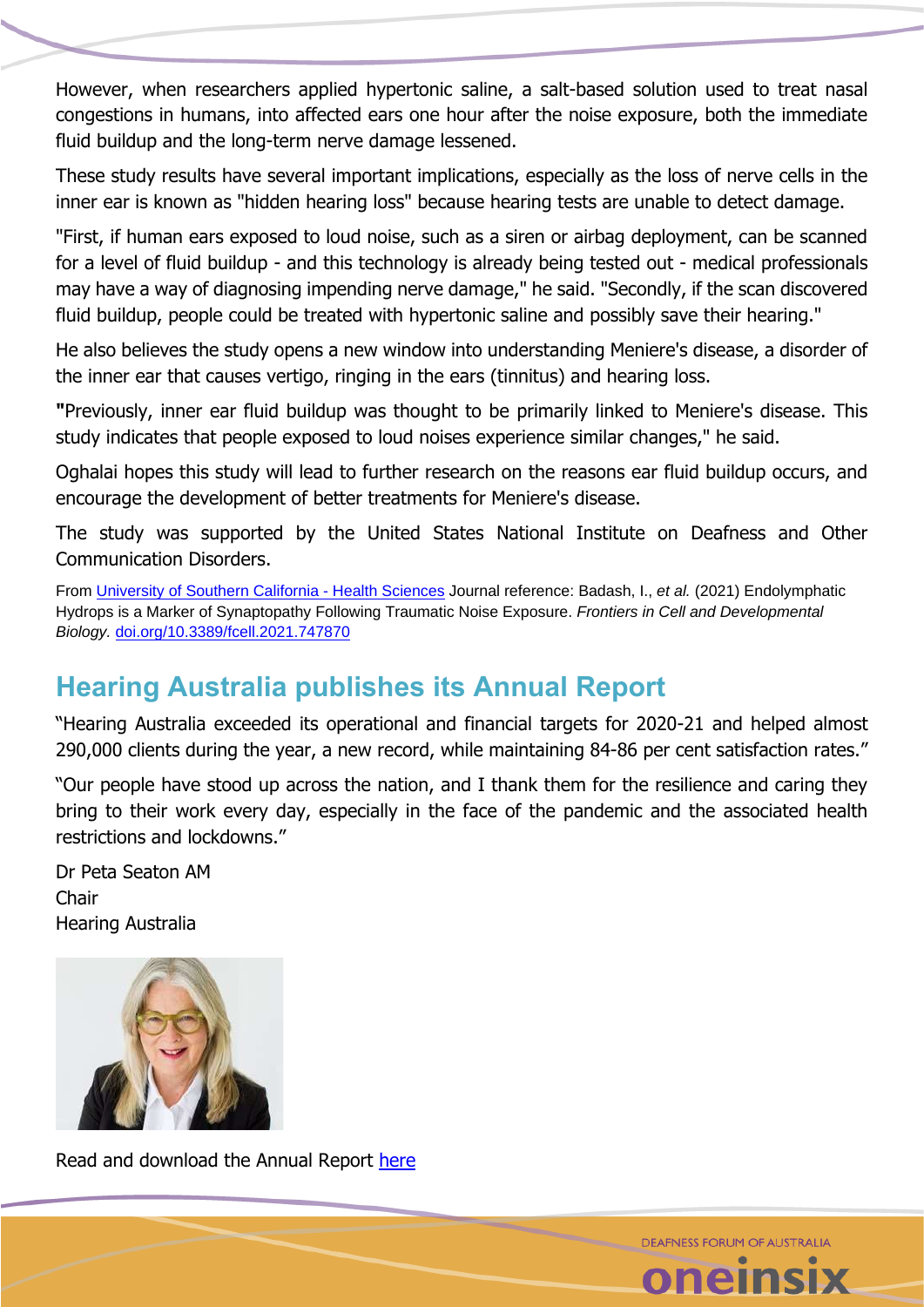#### Advertisement



The conference will be a hybrid event, hosted online to the world with a face to face event in Perth.

#### **Pre-Conference Wednesday 29 June**

### **Main Conference Thursday 30 to Friday 1 July**

### **Esplanade Hotel Fremantle by Rydges, Western Australia**



#### https://voutu.be/frsaGTE\_oK4

The National conference "Deafblind Keeping Connected through COVID and beyond" in 2022 will support connection and reconnecting people with deafblindness and those who support them across Australia. It is the only forum in Australia with capacity to educate, connect, and support across sectors: deafblind individuals, families, service providers, educators, allied health and community organisations. More details [here.](https://event.icebergevents.com.au/db-2022)

### **HEARRING Round Table on cochlear implantation**

Catchup with the presentations from a panel of internationally renowned experts at the recent HEARRING Round Table on Cochlear Implantation by MED-EL Implant Systems Australasia. Watch inspiring presentations [here](https://www.youtube.com/watch?v=2H-OSkVv1ZM) on latest research from around the world.

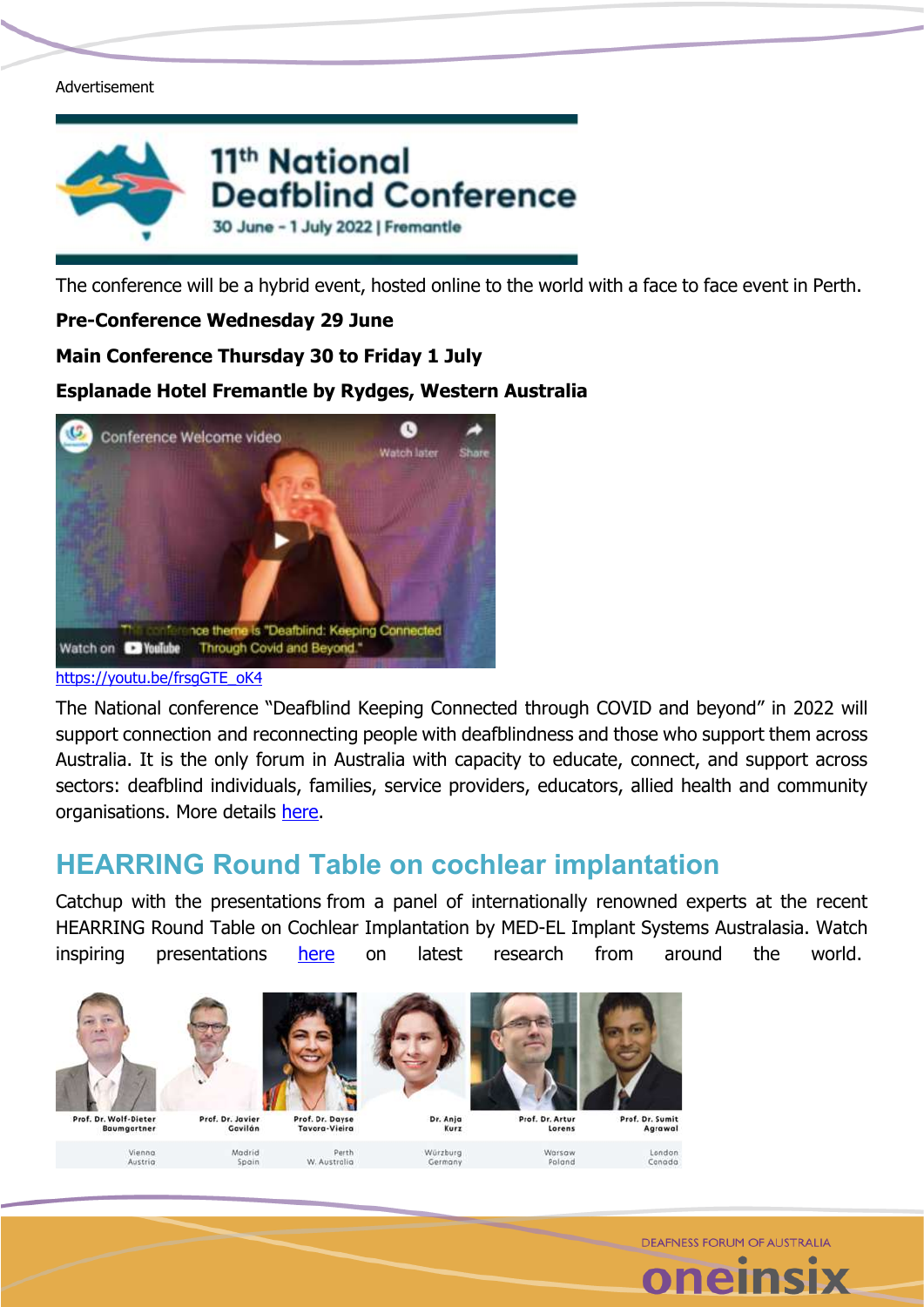### **Hearing tech Audeara signs fresh supply deal**

By Matt Ogg for [Business News Australia](https://www.businessnewsaustralia.com/articles/hearing-tech-audeara-signs-fresh-supply-deal-as-national-clinic-count-exceeds-800.html)



Within a month of further expansion in the United States, Brisbane-based hearing technology company [Audeara](https://www.businessnewsaustralia.com/articles/audeara-s-rise-from-fledgling-start-up-to-a--21m-company-in-six-years.html) has announced a new partnership to continue sales momentum for its headphones here in Australia.

The company has reached an agreement with Sonova subsidiaries Connect Hearing and Blamey Saunders hears (BSh) to stock its products in their network of more than 100 hearing health centres nationwide, taking the group's number of stockists above 800.

The news follows a strong performance in the September quarter when sales rose 49 per cent yearon-year, underpinned by Audeara's strengthened commercial relationship with Amplifon Australia which has expanded its footprint through the [\\$550 million purchase of Bay Audio.](https://www.businessnewsaustralia.com/articles/hearing-care-retailer-bay-audio-acquired-by-italian-multinational-for--550m.html)

Audeara has also been aided by changes to the Government's Hearing Services Program (HSP) since July that have led to a greater focus on assisted listening devices (ALDs) at hearing health clinics, including more funding for devices like Audeara's.

"Audeara has great momentum in the Australian hearing health market with the pace of growth in our clinic relationships exceeding even our own expectations," says Audeara's co-founder and CEO James Fielding.

Connect Hearing and BSh managing director Michelle Lawson says her companies' goal is to empower clients to take control of their hearing as crucial to their future health.

"It's not about hearing aids, it's about hearing tech," Lawson says.

Despite the positive announcement, AUA shares have fallen 40 per cent since the group's May initial public offering.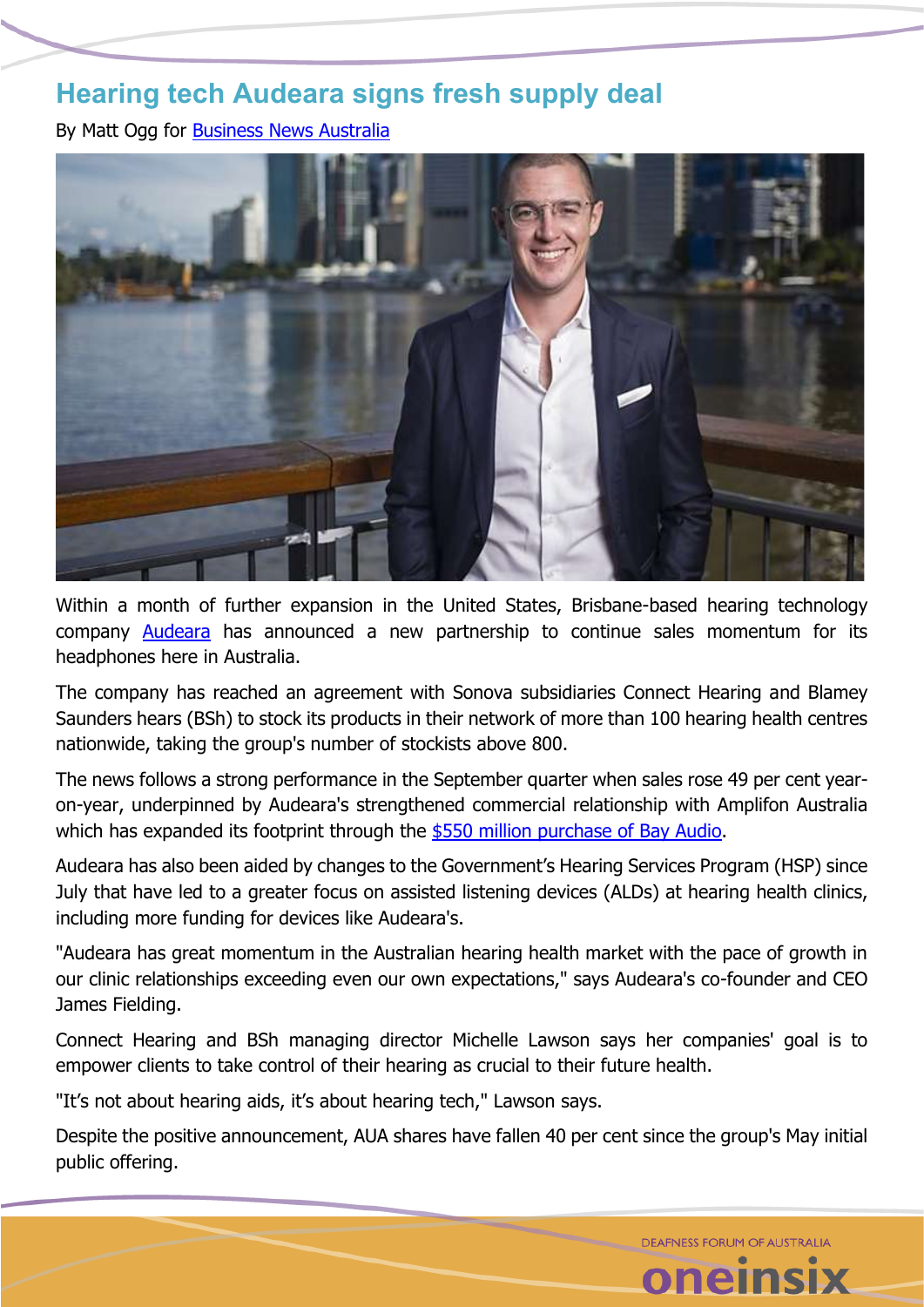## **Telehealth top of the international agenda**



When 30 diverse organisations from around the world meet, it's rare that one topic emerges as a universal priority. But that's what happened at the Person-centred Hearing Network meeting.

The members of Ida Institute based in Denmark came together online from five continents, representing hearing care professionals, consumers, academics, and students – and the word on everyone's lips was "telehealth."

They discussed the challenges and opportunities unique to different regions and made plans to support professionals and consumers facing a shift to remote care.



That's Australia's Christine Hunter in the little image at left. Christine is a Deafness Forum adviser, our representative on the board of the Australian Federation of Disability Organistions, and the immediate past president of Hearing Matters Australia.



Deafness Forum is very happy to announce and welcome our **newest member** organisation! A warm welcome to the [Deafness Foundation](https://www.deafness.org.au/). Melbourne's Deafness Foundation was established in 1973 and supports the deaf and hard of hearing in the community.

DEAENESS FORLIM OF ALISTRALIA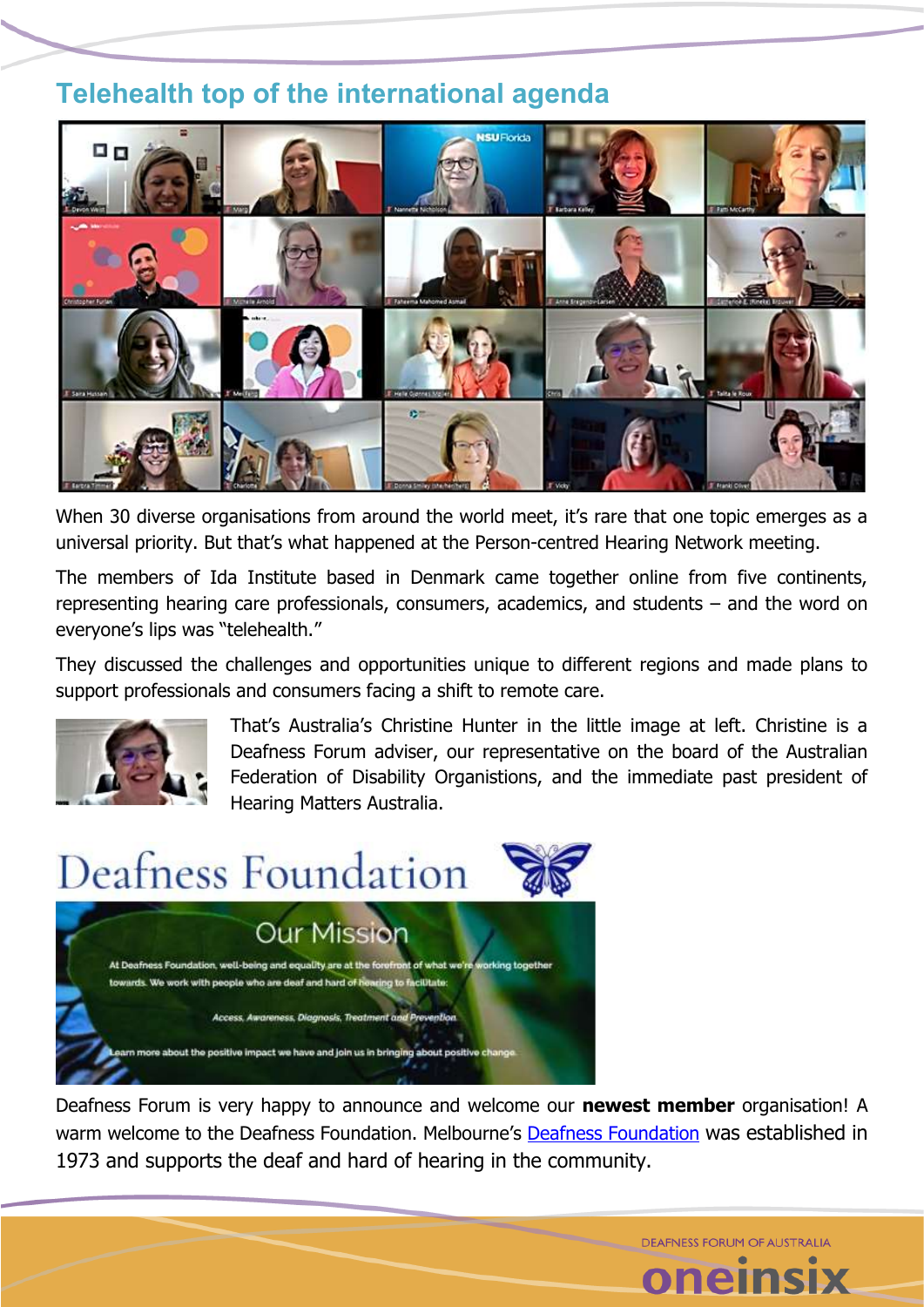### **The early voting period has started for the 2021 NSW Local Council elections**

### **Voting open**

Postal vote [applications are still open.](https://www.elections.nsw.gov.au/Voters/Other-voting-options/Postal-voting) Applications close Monday, 29 November.

iVote [applications and iVote voting are now open.](https://ivote.nsw.gov.au/)

In-person early voting (pre-poll) is open. Find out where to vote by [entering your enrolled address](https://www.elections.nsw.gov.au/Elections/Local-government-elections/Local-Government-Elections-2021)  [in the search box.](https://www.elections.nsw.gov.au/Elections/Local-government-elections/Local-Government-Elections-2021)

Electoral material (including how-to-vote information) [is available online.](https://htvdisplay.elections.nsw.gov.au/app/lge/home)

Visit the NSW Electoral Commission's website for [more information about the elections.](https://elections.nsw.gov.au/Elections/Local-government-elections/Local-Government-Elections-2021)

### **Electoral material and how-to-vote information**

All candidates and campaign workers handing out printed election information during the early voting period and on election day must stand at least 100 meters from the entrance to a polling place. This is to reduce the risk of COVID-19 transmission between electors, election staff and political participants. To help you cast your vote, information about candidates, groups and parties is availa[ble on the NSW Electoral Commission's website](https://htvdisplay.elections.nsw.gov.au/app/lge/home).

### **Information for communities**

The NSW Electoral Commission developed a range of resources including videos and [translated](https://elections.nsw.gov.au/Assistance-in-your-language)  [information](https://elections.nsw.gov.au/Assistance-in-your-language) to help raise awareness about the elections and support access to voting. For these elections, a *Stakeholder engagement kit* [is presented on a web page,](https://elections.nsw.gov.au/Voters/Assistance-for-voters/Community-education-resources) which links to the community information and education resources across the website.



**Royal Commission** into Violence, Abuse, Neglect and Exploitation of People with Disability

#### **Announcement - new way for people to contact the Disability Royal Commission.**

You can now make an enquiry using a **text message**. The number is 0459 906 629.

If you have a question about the Commission, want to learn about the different ways to share your experience you can send a message on this number any time.

**DEAFNESS FORUM OF AUSTRALIA** 

**neinsi** 

For more information about contacting the Royal Commission, visit the website [Contact page.](https://disability.royalcommission.gov.au/contact)

You can watch an [Auslan video](https://youtu.be/utfrpjTSSUQ) about this.

Deafness Forum receives funding to promote the work of the Disability Royal Commission.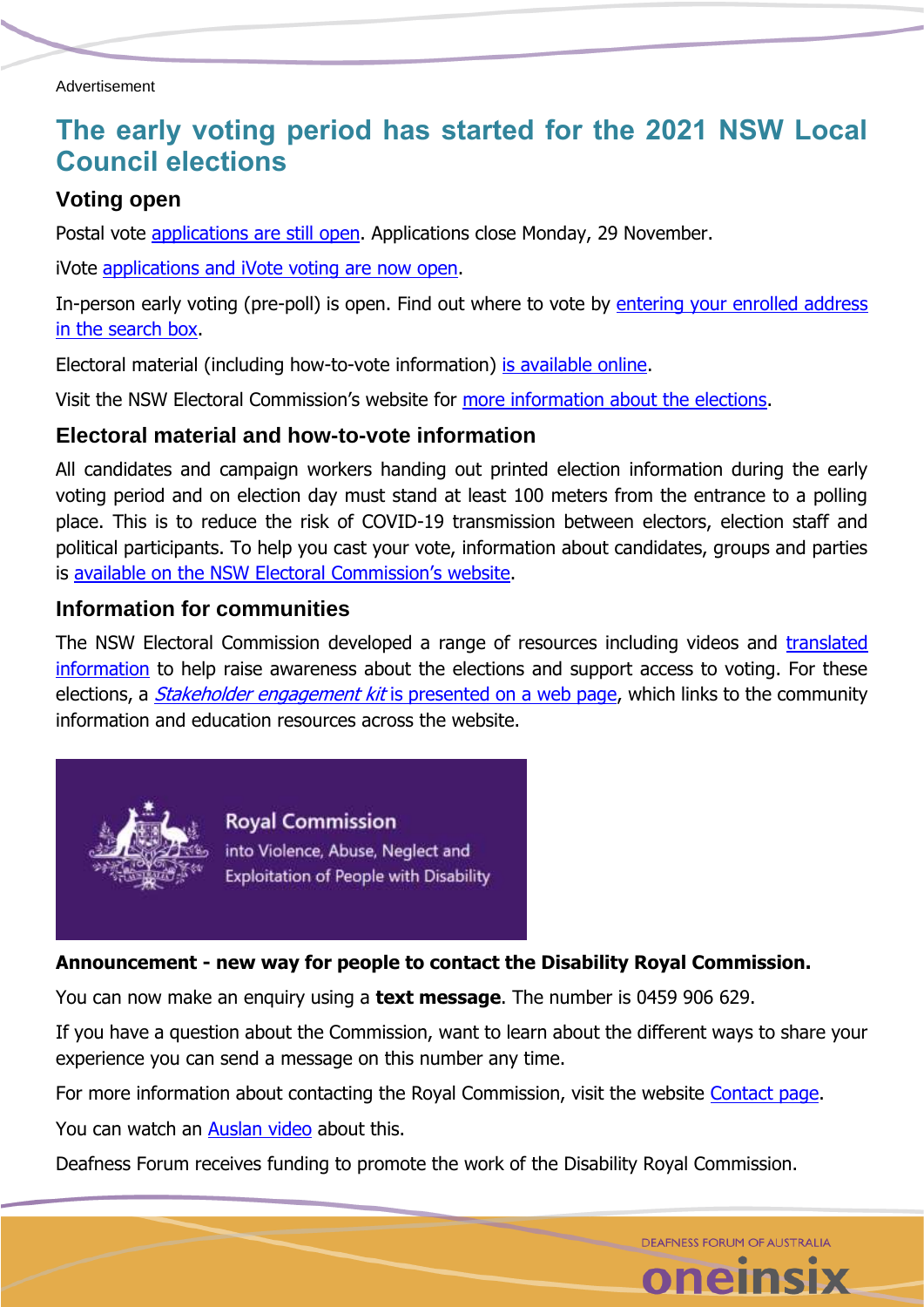

# **How I discovered my deaf identity**

By [Danielle Guth](https://www.hearinglikeme.com/author/danielleguth/) at [HearingLikeMe.com](https://www.hearinglikeme.com/discovering-my-deaf-identity/)

Have you ever wondered about all the different deaf identities out there? Or have you ever felt confused about why a person identifies with a certain deaf identity? Deaf identity can be a complex concept to understand but is incredibly diverse and unique to our culture and community. It exists on a continuum.

One's diagnosed hearing loss/deafness may not "appear" to align with their diagnosis. However, deaf identity is so much more than a diagnosis or severity of hearing loss.

Generally speaking, deaf identity refers to how one relates to or identifies with the deaf community. One may choose to identify as capital "D" Deaf (fully immersed in Deaf culture) or lowercase "d" deaf. People who identify as the latter tend to view their deafness as one aspect of their identity instead of the main part of it. Rather than aligning with Deaf culture, they may consider themselves part of a speaking deaf community.

#### Read More: [Why lower case "d" deaf culture matters](https://www.hearinglikeme.com/why-lower-case-d-deaf-culture-matters/)

#### **Discovering my Deaf Identity**

As someone who has had hearing loss my entire life, I have primarily used hearing aids and spoken English to communicate. For the longest time up until my 20's, I identified as hard of hearing because I had a moderate to severe (now almost fully severe) hearing loss. I've also lived in a hearing world, so this identity seemed suitable. However, I always felt like there was something missing. I was always stuck in the middle between not being fully hearing, and also not being profoundly Deaf. I felt as though I was not Deaf enough. People saw my hearing aids and saw that I could speak. It has always been as if I'm hearing, yet I'm not.

#### Read More: [Deaf community and deaf culture](https://www.hearinglikeme.com/deaf-community-and-deaf-culture/)

As I began my studies in psychology with a drive to work with deaf and hard of hearing individuals, I began taking Deaf culture and American Sign Language courses. My eyes were opened in unexpected ways. I instantly fell in love with the culture and the language. I started to realize that I don't have to be diagnosed with a profound deafness in order to identify as lower case "d" deaf

> DEAENESS FORLIM OF ALISTRALIA **1elf**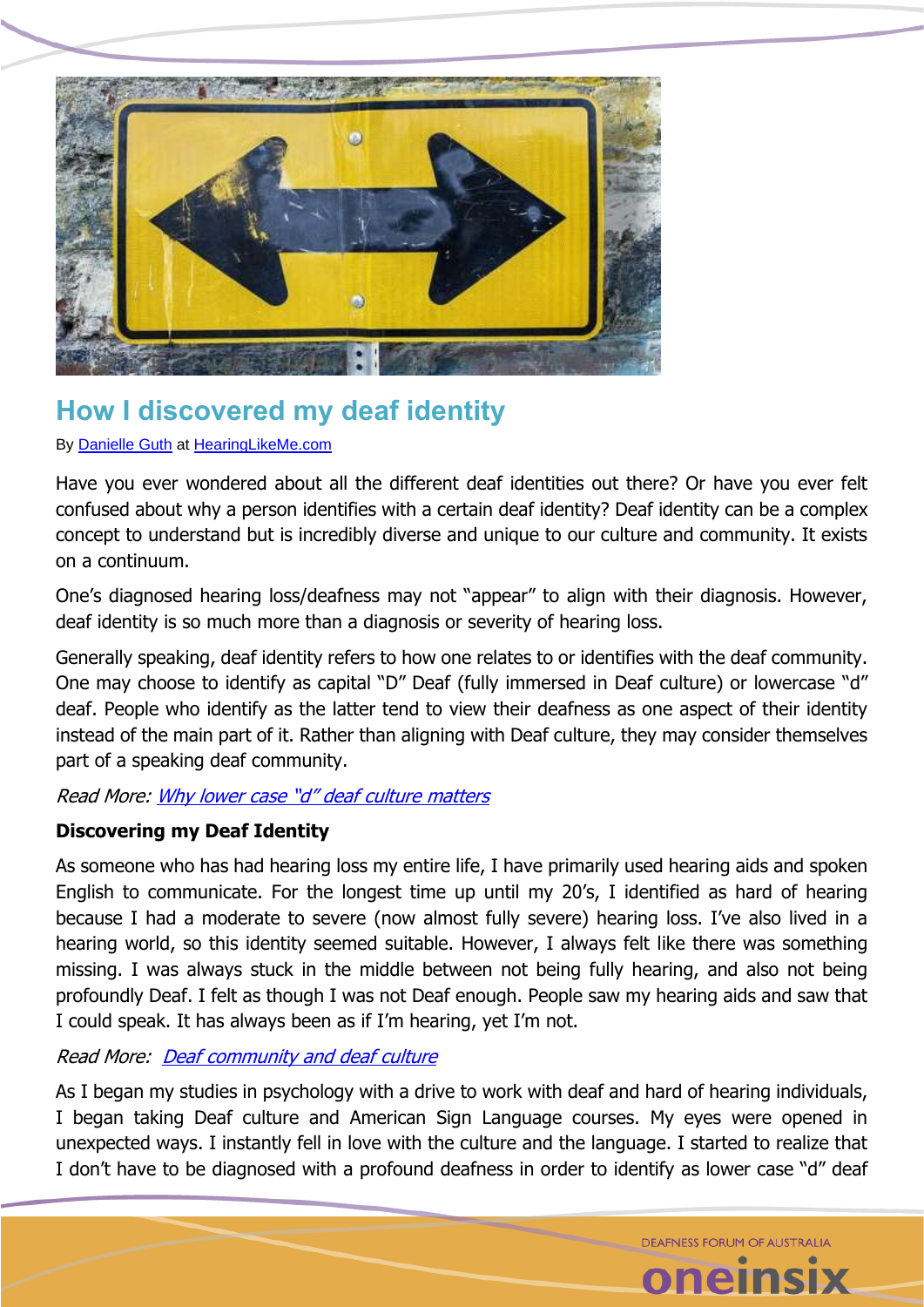and be a part of this amazingly unique culture and community. When using sign language and communicating with other deaf and hard of hearing individuals, I feel alive – an experience I didn't fully have until recent years.

"I started to realise that I don't have to be diagnosed with a profound deafness in order to identify as lower case "d" deaf and be a part of this amazingly unique culture and community."

My eyes opened even more as my hearing loss began to progress. I started exploring different environments in which I needed different accommodations. What worked my entire life simply wasn't working anymore. Another particularly defining moment that highlighted my identity was recognizing the beauty of not wearing my hearing aids and having that complete silence without sensory overload or listening fatigue. I realized just how beautiful and even useful it can actually be to be deaf. It wasn't necessary to extend so much energy trying to hear. I could just follow my captioner without all of the distractions of noise, etc. and I appreciated the profound silence in so many ways.

### **New Awareness**

While some adjustments were/are frustrating and challenging, it's an ongoing process that has awakened me to just how adaptable we can be, how empowering it can be to be have to be so resourceful, and find even more new ways of doing things, even when you already thought you've had it all figured out. These experiences showed me that I AM deaf enough, a sign that I've been looking for my entire life.

Today, I identify with the deaf community through continuously learning and using sign language, connecting with other deaf and hard of hearing individuals, using alternative methods of communication such as captioning or signed content, taking a break from my hearing aids/assistive technology, and being an advocate for myself and others in the community.

Read More: [Am I not deaf enough? Finding my hearing loss identity](https://www.hearinglikeme.com/not-deaf-enough-hearing-loss-identity/)

### **Finding your own deaf identity**

If you're reading this article as someone who is struggling to find your own deaf identity, here are some things I've learned from my journey:

Your diagnosis/severity of hearing loss does not have to align with your chosen identity.

You don't need to justify your deaf identity to others. After all, it's yours and yours only.

It's okay to change your deaf identity. With new experiences comes new insight.

If you feel caught between two worlds, your identity is still valid.

Using hearing assistive technology doesn't have to define your identity.

Not everyone will understand your identity, and that's okay.

You don't need a certain degree of deafness to utilize accommodations/services that provide equal access. It's your right regardless of your degree of hearing loss.

It's okay if you're still not sure what your hearing loss identity is. It can be a complicated process.

**DEAFNESS FORUM OF AUSTRALIA** 

oneinsi